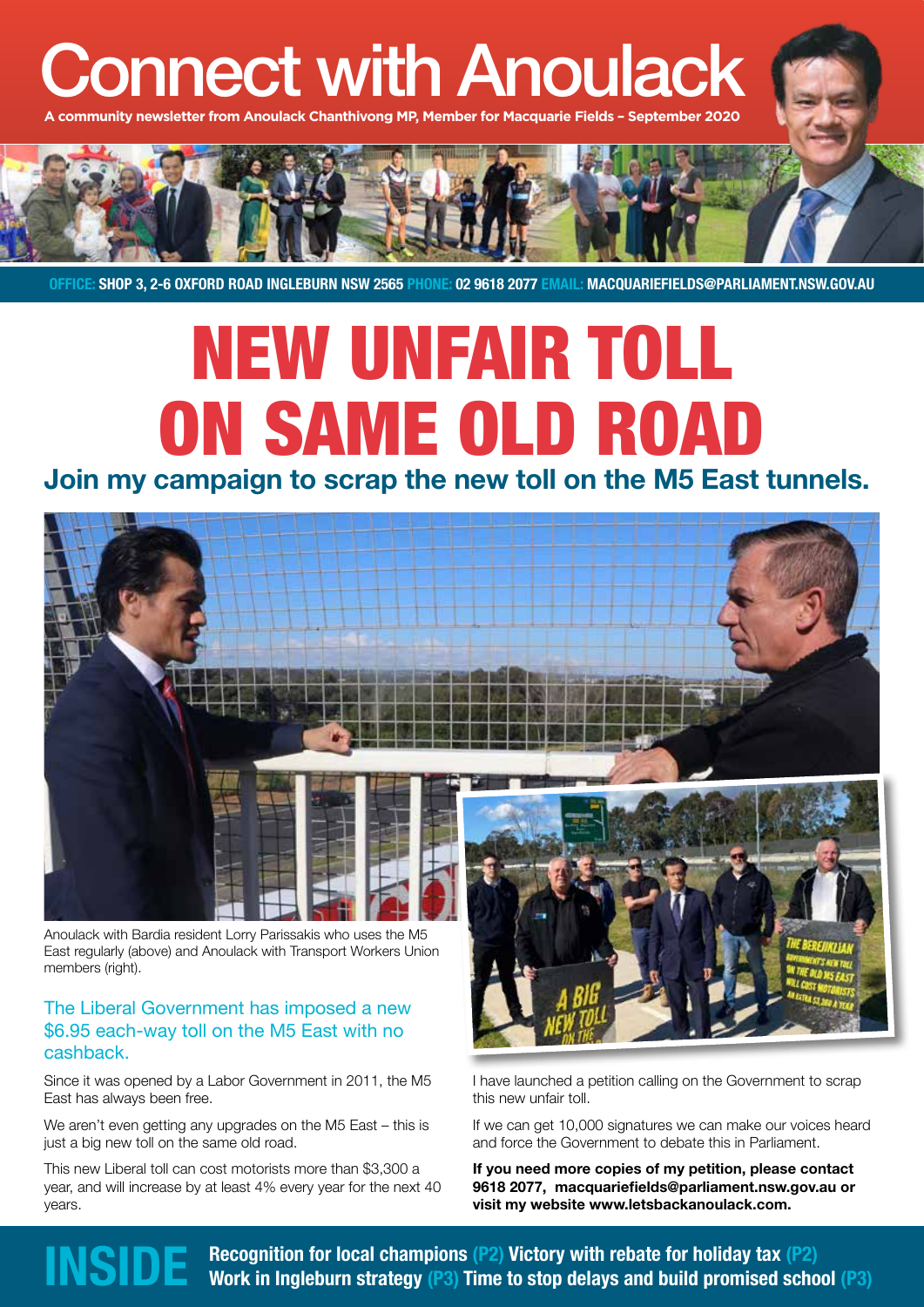## RECOGNITION FOR LOCAL CHAMPIONS

Congratulations to Keith Kent OAM and Ray James OAM on being recognised in the 2020 Queen's Birthday Honours list for their community involvement over many years.

Ingleburn's Keith Kent is known for his long-standing involvement in Lions Club International. Keith has also contributed to many other aspects of community life, including scouts, P and Cs and various Council committees.

Ray James now joins his wife, Pauline, who earlier this year also received an OAM. Both Ray and Pauline were recognised for their service to veterans, their families and the community. Ray is the Acting President of RSL NSW and State Vice President of the Vietnam Veterans Association of Australia. Ray has also been the President of the Macarthur Sub-branch of the Vietnam Veterans Association of Australia since 2014.

I commend both Keith and Ray for their extensive contributions to our community. We are all very grateful.



## NEW PLAYGROUND AND FITNESS EQUIPMENT

It was pleasure to visit Macquarie Links with Cr Rey Manoto (pictured above) and try out the new playground and fitness equipment.

Macquarie Links Community Association secured nearly \$180,000 in funding for three small playgrounds and a fitness area through the My Community Project program.

Congratulations to the Association members who put in a lot of time and effort to prepare the funding submission and to win community votes to secure funding.

The playground in Links Reserve received a big tick of approval from the kids!



Keith Kent OAM and Anoulack.



Ray James OAM and Pauline James OAM.



Ingleburn's Warwick and Dianne Agnew with their caravan rejoice news of a rebate scheme.

## VICTORY WITH REBATE FOR HOLIDAY TAX

I am happy to report that people power and a community-led campaign has led to the introduction of a rebate scheme that will provide toll relief for drivers on Sydney's motorways towing a caravan, horse float or boat.

The Liberal Government unfairly lumped people towing caravans into the same class as trucks and other heavy vehicles – charging three times more in tolls.

The rebate will take the sting out of the holiday tax.

**The rebate scheme comes into effect from November this year but will be backdated to 1 June. Find out more at www.rms.nsw.gov.au or contact my office on 9618 2077.**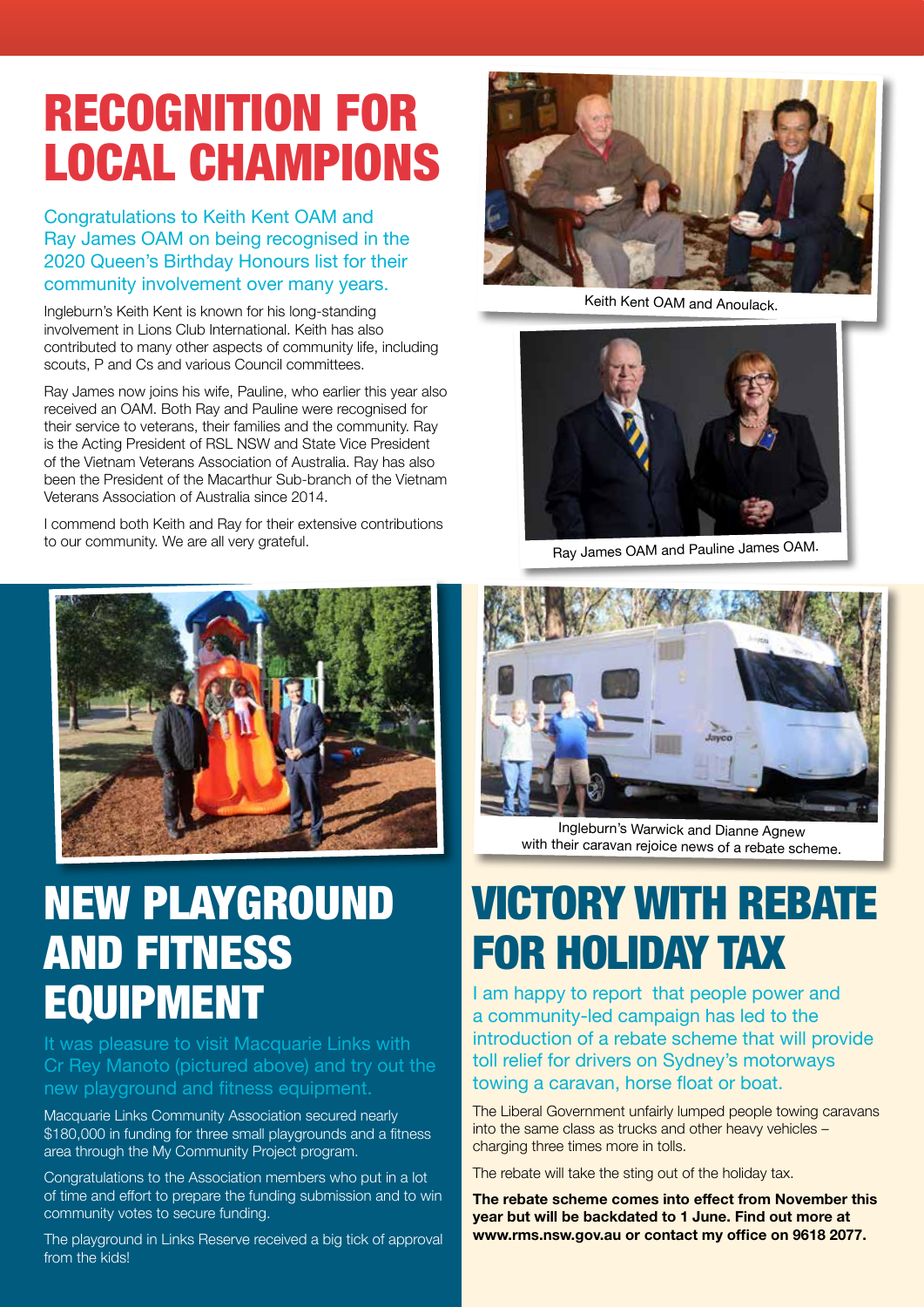## WORK IN INGLEBURN STRATEGY

### COVID-19 has proven that we must do things differently.

As we nagivate a new way forward, I propose a Work in Ingleburn Strategy to help support local workers and stimulate the local economy.

My strategy calls on the Liberal Government to lease vacant office space for the establishment of a satellite regional office in Ingleburn. This would give public sector workers the option of working locally periodically, instead of commuting daily to the Sydney CBD, Parramatta or elsewhere.

With the easing of some restrictions, we need people to transition from 'iso' or self-isolation to a new ISO – the Ingleburn Satellite Office. We must provide alternatives to public sector workers who commute long distances to reduce crowding on public transport and help ease congestion on our roads.

My innovative Work in Ingleburn strategy will:

- help support local workers.
- keep our community safe and healthy.
- boost the local economy.

## WHERE'S OUR SCHOOL?

It has been more than a year since the Liberal Government put the planning process on hold for a new school in Edmondson Park.

Factoring in the average times it takes for projects to get approval and the construction period, the opening of a new school in Edmondson Park could be up to four years away.

This is simply not good enough. I share the frustration of local parents who just want to send their kids to a local school.

I have launched a petition calling on the Liberal Government to fast-track the delivery of a school in Edmondson Park and include funding for construction in the coming Budget.

Our local area desperately needs vital infrastructure and services to support a growing population.



Anoulack with the building manager of a vacant office space in Ingleburn, Narinderjit (Sunny) Singh.

#### **But will the Liberal Government adopt my proposal and give our community a fair go?**

Contact my office to find out more.



Families in Edmondson Park are desperate for a new school.

Help me send a clear message to the Liberal Government: we will not be ignored any longer – build a school in Edmondson Park now!

**Sign my petition at www.letsbackanoulack.com**

## WELCOME TO THE WORLD…

My wife Anna and I were overjoyed to welcome our second child together – a baby boy, Christopher Jaidee Chanthivong (pictured).

Christopher was born at Campbelltown Hospital on 8th April and is a little brother for two-year-old Audrey.

Anna and I would like to thank the doctors and nursing staff for their exceptional level of care, particularly at a time of additional demands and stress given the COVID-19 pandemic.